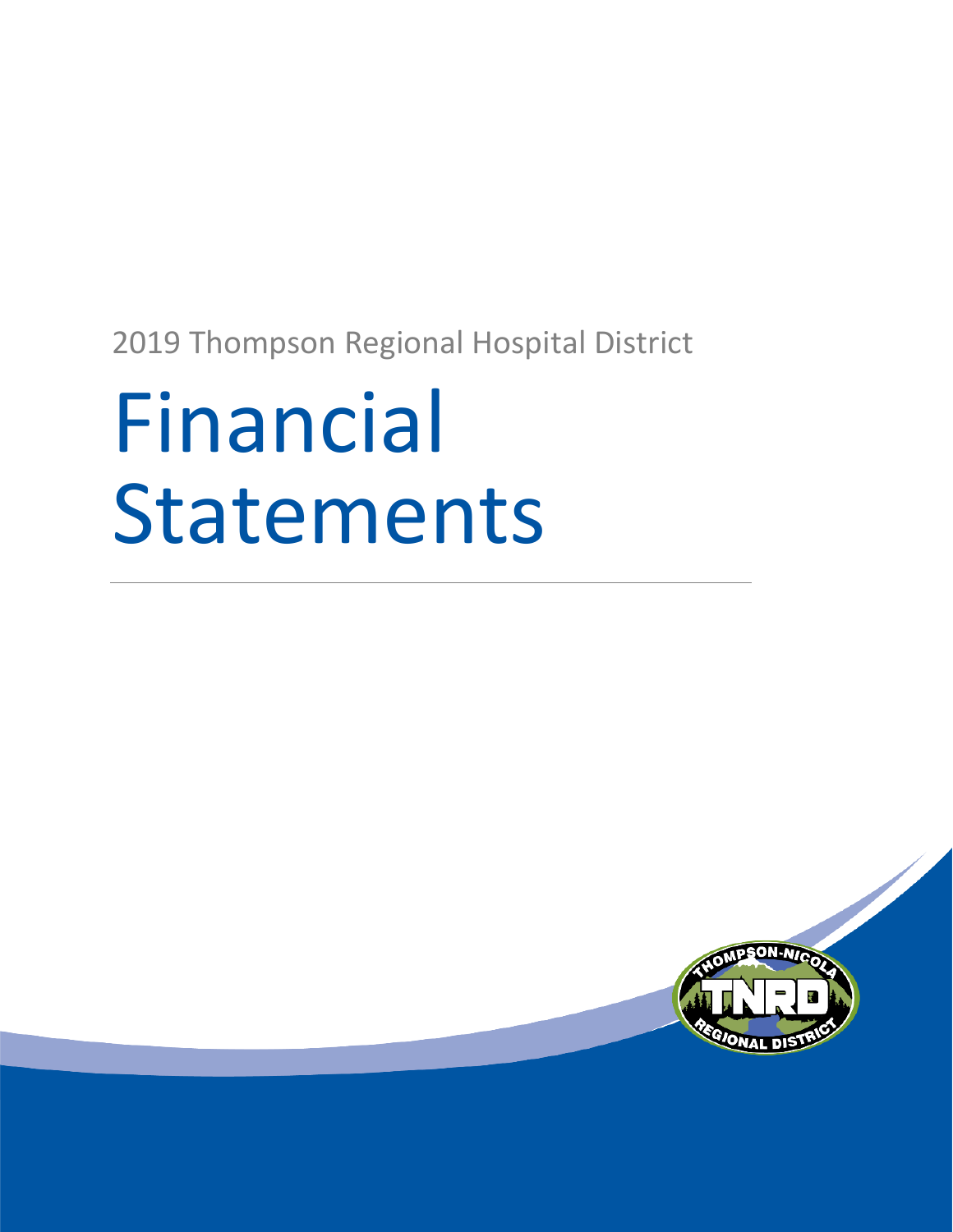Financial Statements of

# **THOMPSON REGIONAL HOSPITAL DISTRICT**

And Independent Auditors' Report thereon

Year ended December 31, 2019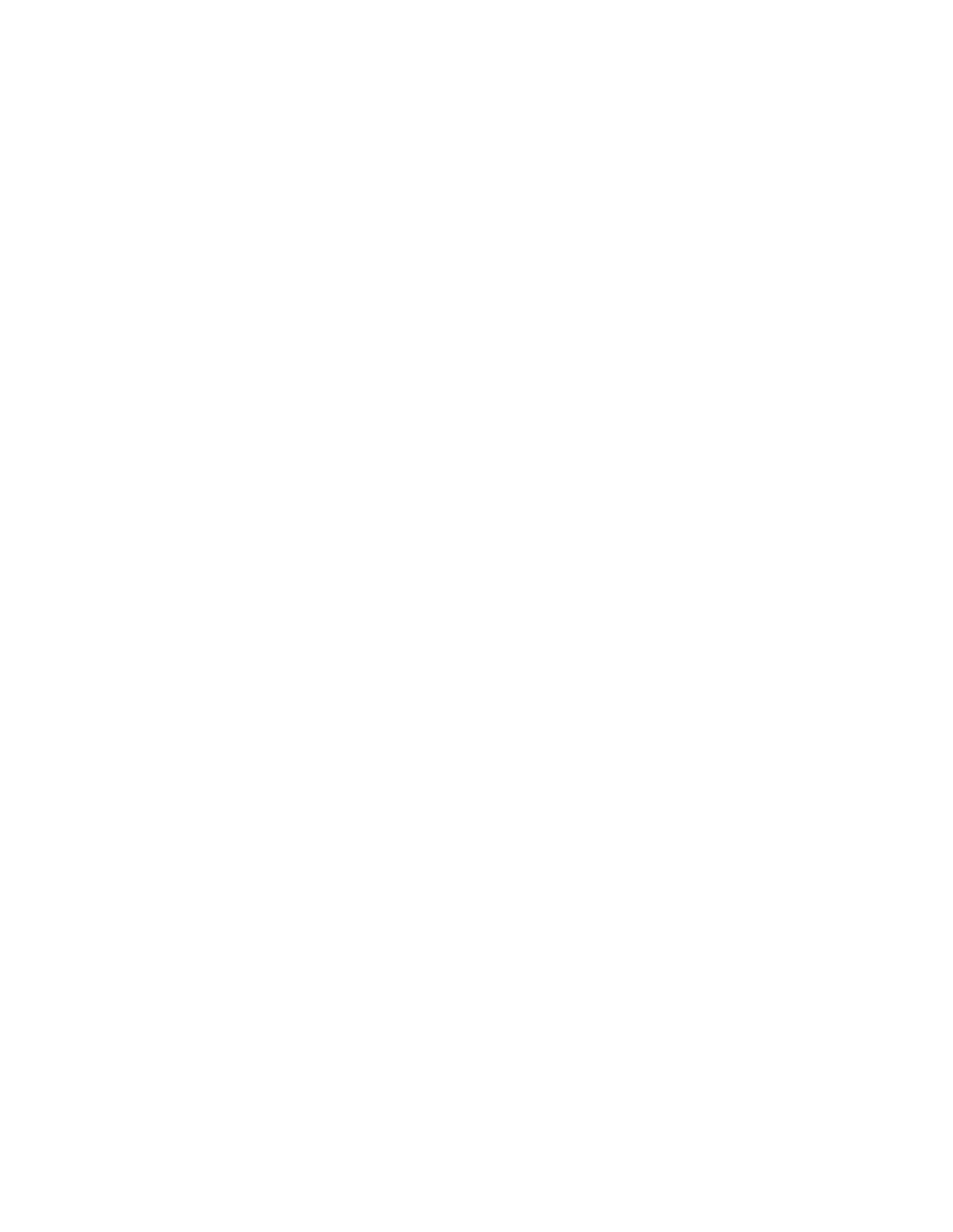Index to Financial Statements

# Year ended December 31, 2019

| Management's Responsibility for Financial Reporting    | Page 1 |
|--------------------------------------------------------|--------|
| Independent Auditors' Report                           | Page 2 |
| <b>Statement of Financial Position</b>                 | Page 5 |
| <b>Statement of Operations and Accumulated Surplus</b> | Page 6 |
| Statement of Changes in Net Financial Assets           | Page 7 |
| <b>Statement of Cash Flows</b>                         | Page 8 |
| Notes to Financial Statements                          | Page 9 |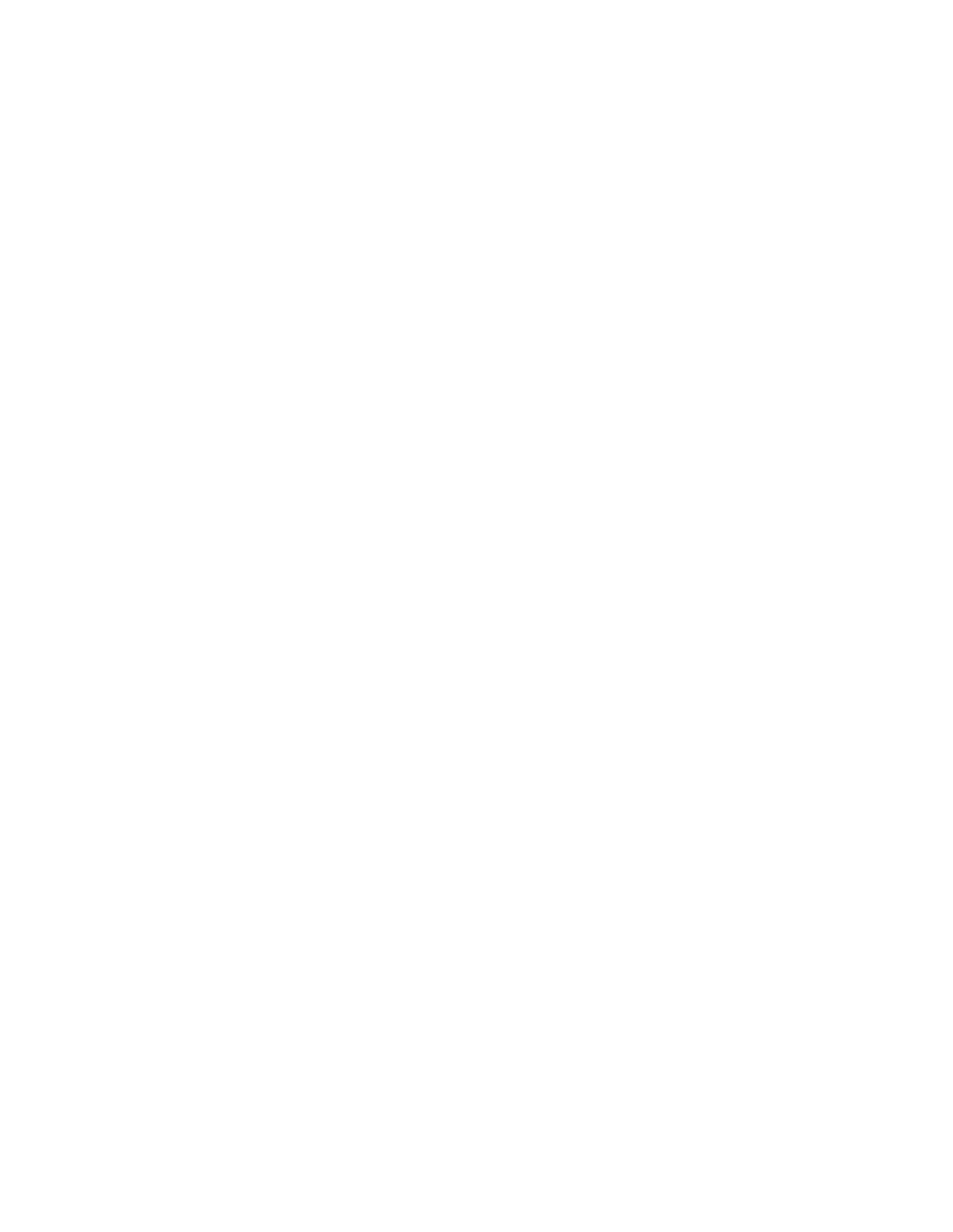#### **Management's Responsibility for the Consolidated Financial Statements**

This statement is provided to clarify and outline the roles and responsibilities of management, the elected Board of Directors and the independent auditors in relation to the preparation and review of the annual financial statements of the Thompson Regional Hospital District (TRHD).

Management is responsible for the preparation and presentation of the accompanying financial statements, including responsibility for significant accounting judgments and estimates in accordance with Canadian public sector accounting standards. This responsibility includes selecting appropriate accounting principles and methods and making decisions affecting the measurement of transactions in which objective judgment is required.

In discharging its responsibilities for the integrity and fairness of the financial statements, management designs and maintains the necessary accounting systems and related internal controls to provide reasonable assurance that transactions are authorized, assets are safeguarded and financial records are properly maintained to provide reliable information for the preparation of financial statements.

The TRHD's Board of Directors is composed entirely of Directors who are neither management nor employees of the TRHD. The Board is responsible for overseeing management in the performance of its financial reporting responsibilities, and for delegating authority for the approval of the financial statements. The Board fulfills these responsibilities by reviewing the financial information prepared by management and discussing relevant matters with management. The Board is also responsible for the appointment of the TRHD's external auditors. The external auditors have full and free access to the Board and management to discuss their audit findings.

KPMG LLP, an independent firm of Chartered Professional Accountants, has been appointed by the TRHD's Board of Directors to audit the financial statements. Their accompanying report outlines their responsibilities, the scope of their examination and their opinion on the financial statements.

On behalf of the Thompson Regional Hospital District:

Douglas Rae, CPA, CA Randy Diehl

Director of Finance Chief Administrative Officer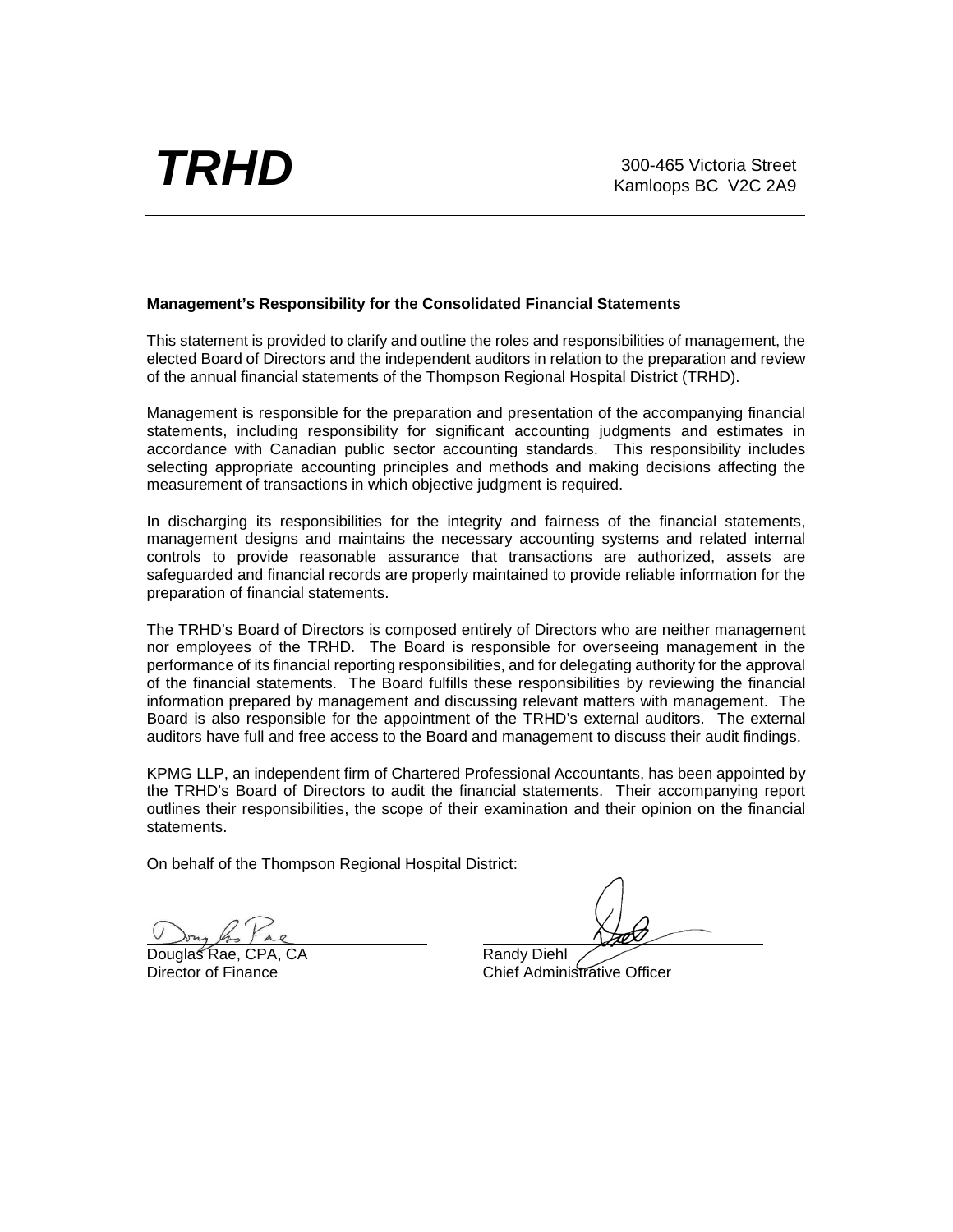

KPMG LLP 560 Victoria Street Kamloops BC V2C 2B2 Canada Telephone (250) 372-5581 Fax (250) 828-2928

# **INDEPENDENT AUDITORS' REPORT**

To the Board of Directors of the Thompson Regional Hospital District

#### **Opinion**

We have audited the consolidated financial statements of the Thompson Regional Hospital District (the Entity), which comprise:

- the statement of financial position as at December 31, 2019;
- the statement of operations and Accumulated Surplus for the year then ended;
- the statement of changes in net financial assets for the year then ended;
- the statement of cash flows for the year then ended; and,
- notes to the financial statements, including a summary of significant accounting policies (Hereinafter referred to as the "financial statements").

In our opinion, the accompanying financial statements present fairly, in all material respects, the financial position of the Entity as at December 31, 2019, and its results of operations, its changes in net financial assets and its cash flows for the year then ended in accordance with Canadian public sector accounting standards.

#### **Basis for Opinion**

We conducted our audit in accordance with Canadian generally accepted auditing standards. Our responsibilities under those standards are further described in the "*Auditors' Responsibilities for the Audit of the Financial Statements*" section of our auditors' report.

We are independent of the Entity in accordance with the ethical requirements that are relevant to our audit of the financial statements in Canada and we have fulfilled our other ethical responsibilities in accordance with these requirements.

We believe that the audit evidence we have obtained is sufficient and appropriate to provide a basis for our opinion.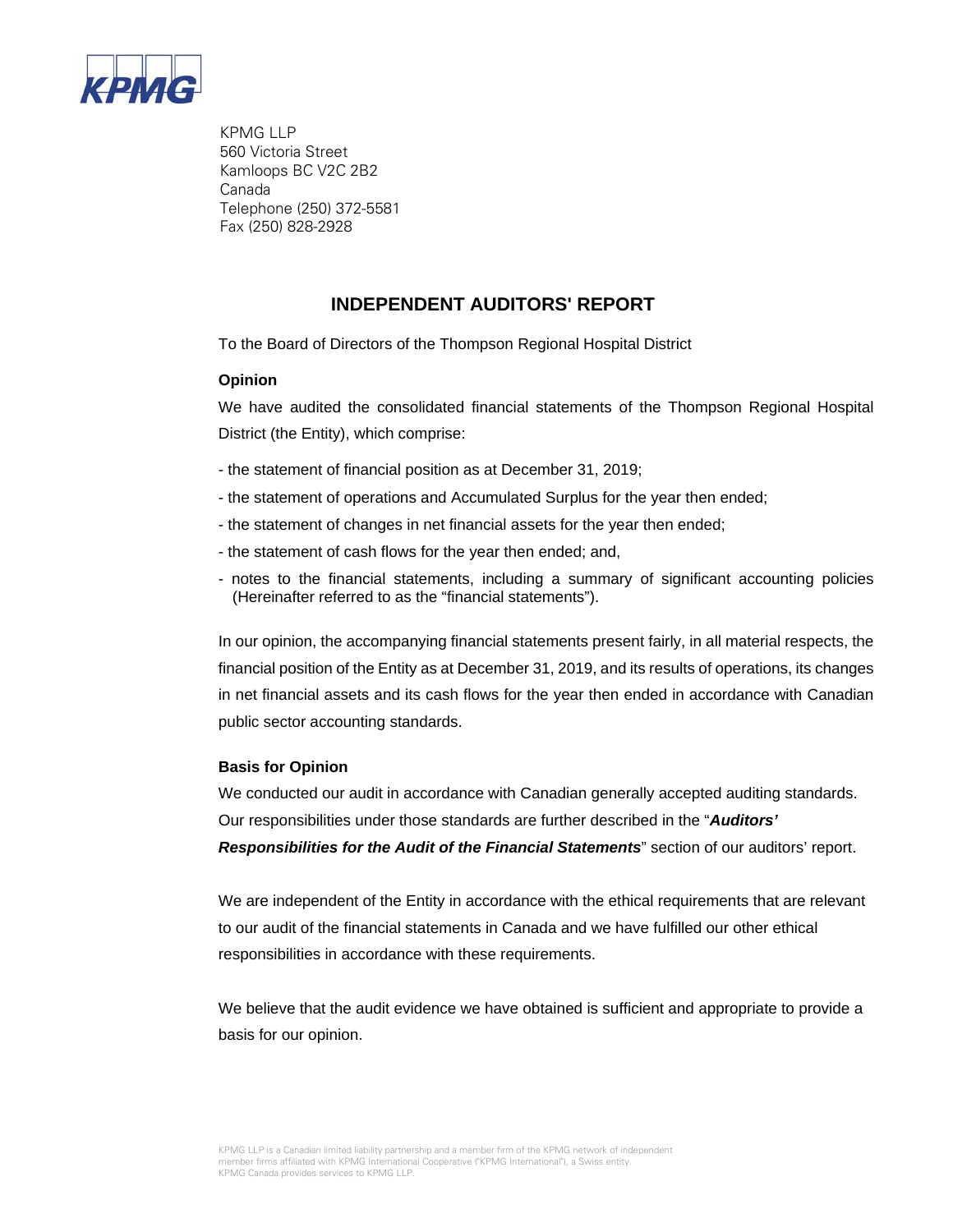

# **Responsibilities of Management and Those Charged with Governance for the Financial Statements**

Management is responsible for the preparation and fair presentation of the financial statements in accordance with Canadian public sector accounting standards and for such internal control as management determines is necessary to enable the preparation of financial statements that are free from material misstatement, whether due to fraud or error.

In preparing the financial statements, management is responsible for assessing the Entity's ability to continue as a going concern, disclosing as applicable, matters related to going concern and using the going concern basis of accounting unless management either intends to liquidate the Entity or to cease operations, or has no realistic alternative but to do so.

Those charged with governance are responsible for overseeing the Entity's financial reporting process.

#### **Auditors' Responsibilities for the Audit of the Financial Statements**

Our objectives are to obtain reasonable assurance about whether the financial statements as a whole are free from material misstatement, whether due to fraud or error, and to issue an auditors' report that includes our opinion.

Reasonable assurance is a high level of assurance, but is not a guarantee that an audit conducted in accordance with Canadian generally accepted auditing standards will always detect a material misstatement when it exists.

Misstatements can arise from fraud or error and are considered material if, individually or in the aggregate, they could reasonably be expected to influence the economic decisions of users taken on the basis of the financial statements.

As part of an audit in accordance with Canadian generally accepted auditing standards, we exercise professional judgment and maintain professional skepticism throughout the audit.

We also:

-

Identify and assess the risks of material misstatement of the financial statements, whether due to fraud or error, design and perform audit procedures responsive to those risks, and obtain audit evidence that is sufficient and appropriate to provide a basis for our opinion. The risk of not detecting a material misstatement resulting from fraud is higher than for one resulting from error, as fraud may involve collusion, forgery, intentional omissions, misrepresentations, or the override of internal control.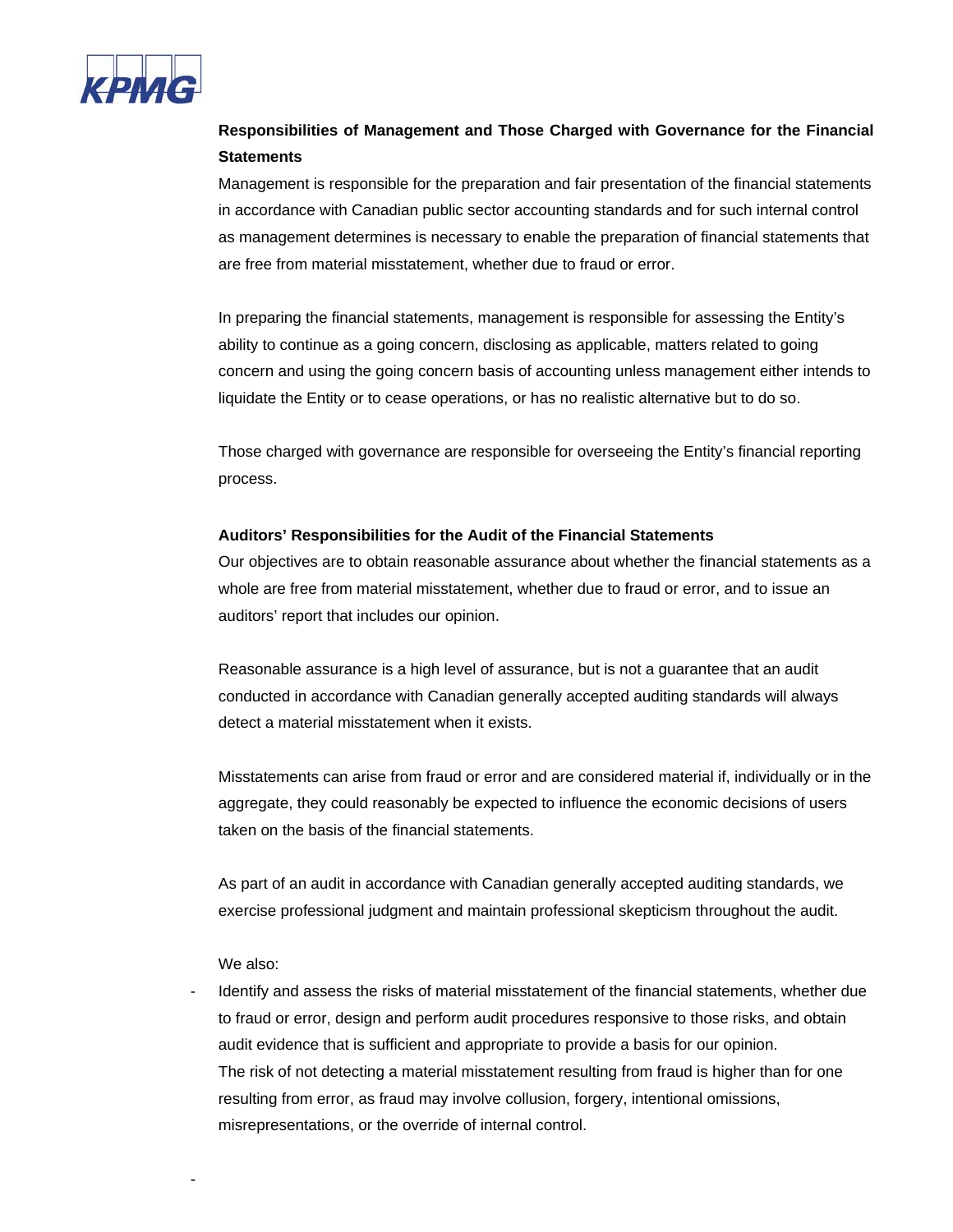

- Obtain an understanding of internal control relevant to the audit in order to design audit procedures that are appropriate in the circumstances, but not for the purpose of expressing an opinion on the effectiveness of the Entity's internal control.
- Evaluate the appropriateness of accounting policies used and the reasonableness of accounting estimates and related disclosures made by management.
- Conclude on the appropriateness of management's use of the going concern basis of accounting and, based on the audit evidence obtained, whether a material uncertainty exists related to events or conditions that may cast significant doubt on the Entity's ability to continue as a going concern. If we conclude that a material uncertainty exists, we are required to draw attention in our auditors' report to the related disclosures in the financial statements or, if such disclosures are inadequate, to modify our opinion. Our conclusions are based on the audit evidence obtained up to the date of our auditors' report. However, future events or conditions may cause the Entity to cease to continue as a going concern.
- Evaluate the overall presentation, structure and content of the financial statements, including the disclosures, and whether the financial statements represent the underlying transactions and events in a manner that achieves fair presentation.
- Communicate with those charged with governance regarding, among other matters, the planned scope and timing of the audit and significant audit findings, including any significant deficiencies in internal control that we identify during our audit.

 $kPMS$  14P

Chartered Professional Accountants

Kamloops, Canada March 26, 2020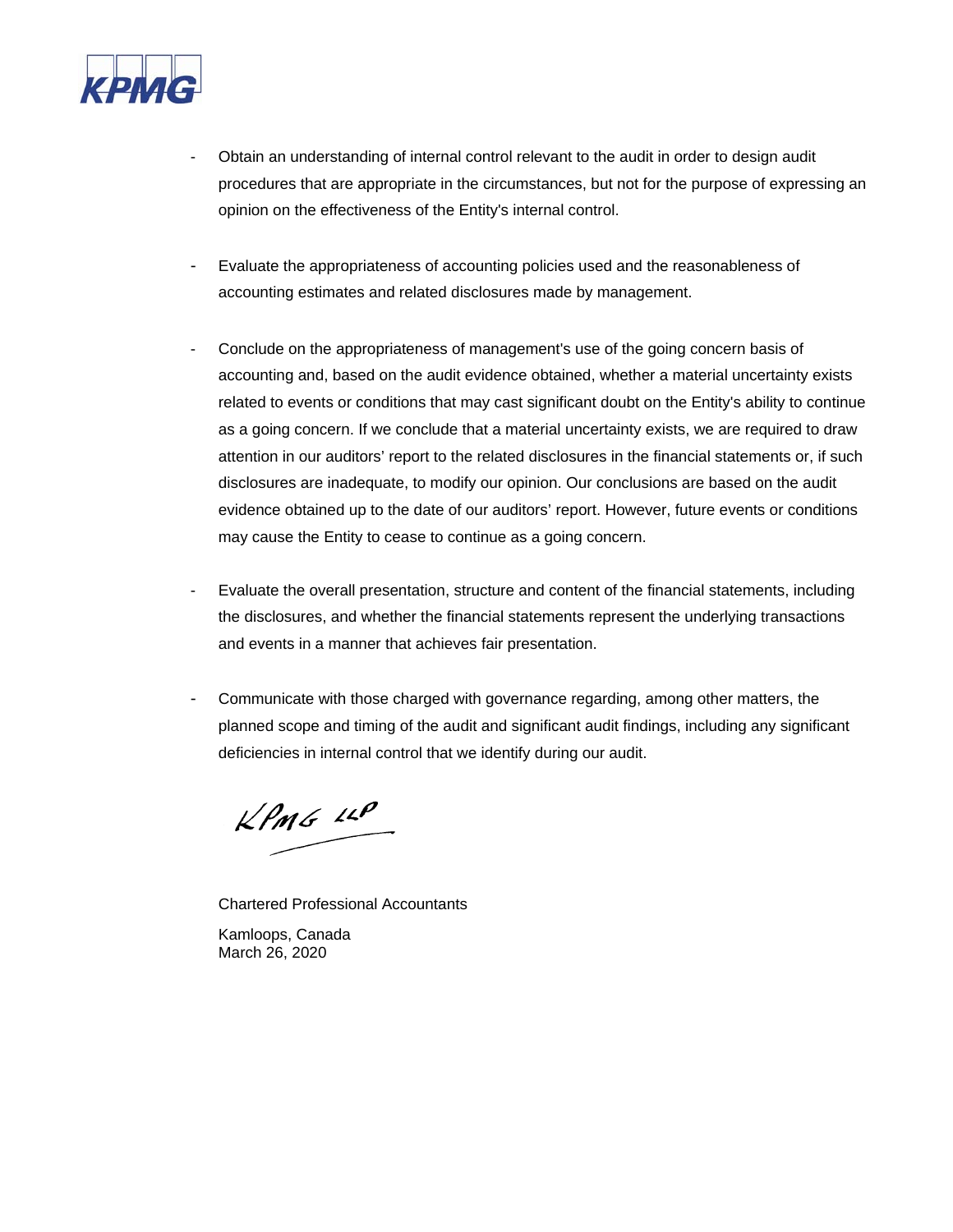Statement of Financial Position

# December 31, 2019, with comparative figures for 2018

|                                                                                                                                                |     | 2019                                               | 2018                                            |
|------------------------------------------------------------------------------------------------------------------------------------------------|-----|----------------------------------------------------|-------------------------------------------------|
| <b>Financial assets:</b>                                                                                                                       |     |                                                    |                                                 |
| Cash and cash equivalents (note 2)<br>Term Deposits (note 3)<br>Accounts receivable<br>Municipal Finance Authority debt reserve funds (note 5) |     | 99,421,551 \$<br>41,508,617<br>86,116<br>1,327,678 | 76.896.539<br>94,228,725<br>32,070<br>1,297,458 |
| Total financial assets                                                                                                                         |     | 142,343,962                                        | 172,454,792                                     |
| Liabilities:<br>Accounts payable and accrued liabilities<br>Long-term debt (note 4)                                                            |     | 1,953,816<br>123,994,947                           | 2,995,590<br>128,787,879                        |
| <b>Total liabilities</b>                                                                                                                       |     | 125,948,763                                        | 131,783,469                                     |
| Net financial assets and accumulated surplus (note 7)                                                                                          | \$. | 16,395,199                                         | 40,671,323<br>S.                                |

Commitments and contingencies (note 5)

The accompanying notes are an integral part of these financial statements.

Approved:

ong las Pae

Douglas Rae, CPA,CA Director of Finance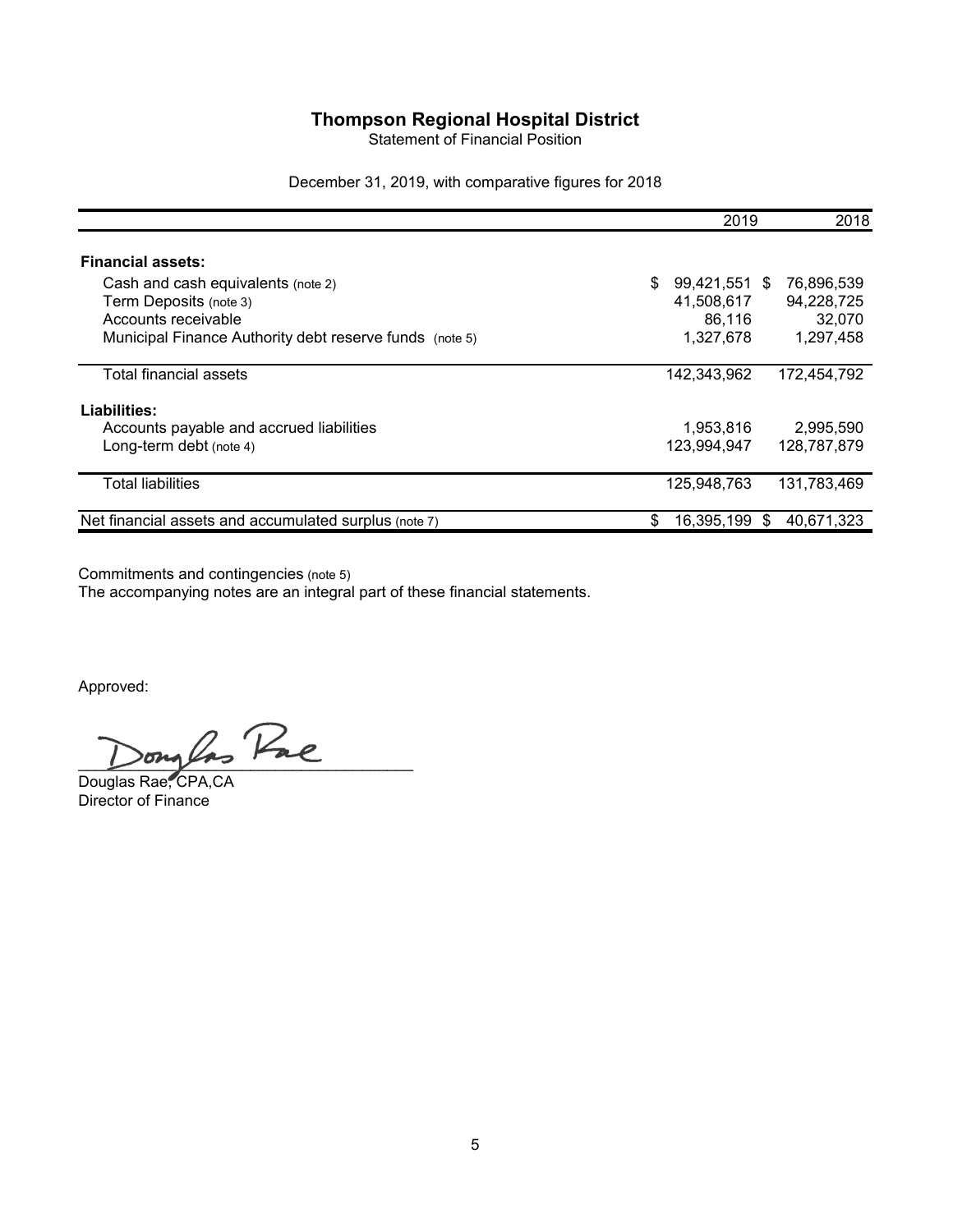Statement of Operations and Accumulated Surplus

|                                                       | <b>Budget</b>       | 2019             | 2018       |
|-------------------------------------------------------|---------------------|------------------|------------|
|                                                       | (note 8)            |                  |            |
| Revenue:                                              |                     |                  |            |
| Tax requisition                                       | \$<br>15,448,300 \$ | 15,448,300 \$    | 15,220,000 |
| Grants in lieu of taxes                               |                     | 87,040           | 88,403     |
| Interest                                              | 3,760,000           | 4,246,088        | 1,658,326  |
| Total revenue                                         | 19,208,300          | 19,781,428       | 16,966,729 |
| <b>Expenses:</b>                                      |                     |                  |            |
| <b>Grants to Interior Health Authority</b>            | 52,329,498          | 39,905,313       | 12,700,581 |
| Operating expenses                                    | 75,000              | 40,665           | 45,371     |
| Interest on short-term debt<br>Interest on debentures | 100,000             |                  |            |
|                                                       | 4,121,212           | 4,111,574        | 1,172,610  |
| Total expenses                                        | 56,625,710          | 44,057,552       | 13,918,562 |
| Annual surplus (deficit)                              | (37, 417, 410)      | (24, 276, 124)   | 3,048,167  |
| Accumulated surplus, beginning of year                | 40,671,323          | 40,671,323       | 37,623,156 |
| Accumulated surplus, end of year                      | \$<br>3,253,913 \$  | 16,395,199<br>\$ | 40,671,323 |

# Year ended December 31, 2019, with comparative figures for 2018

The accompanying notes are an integral part of these financial statements.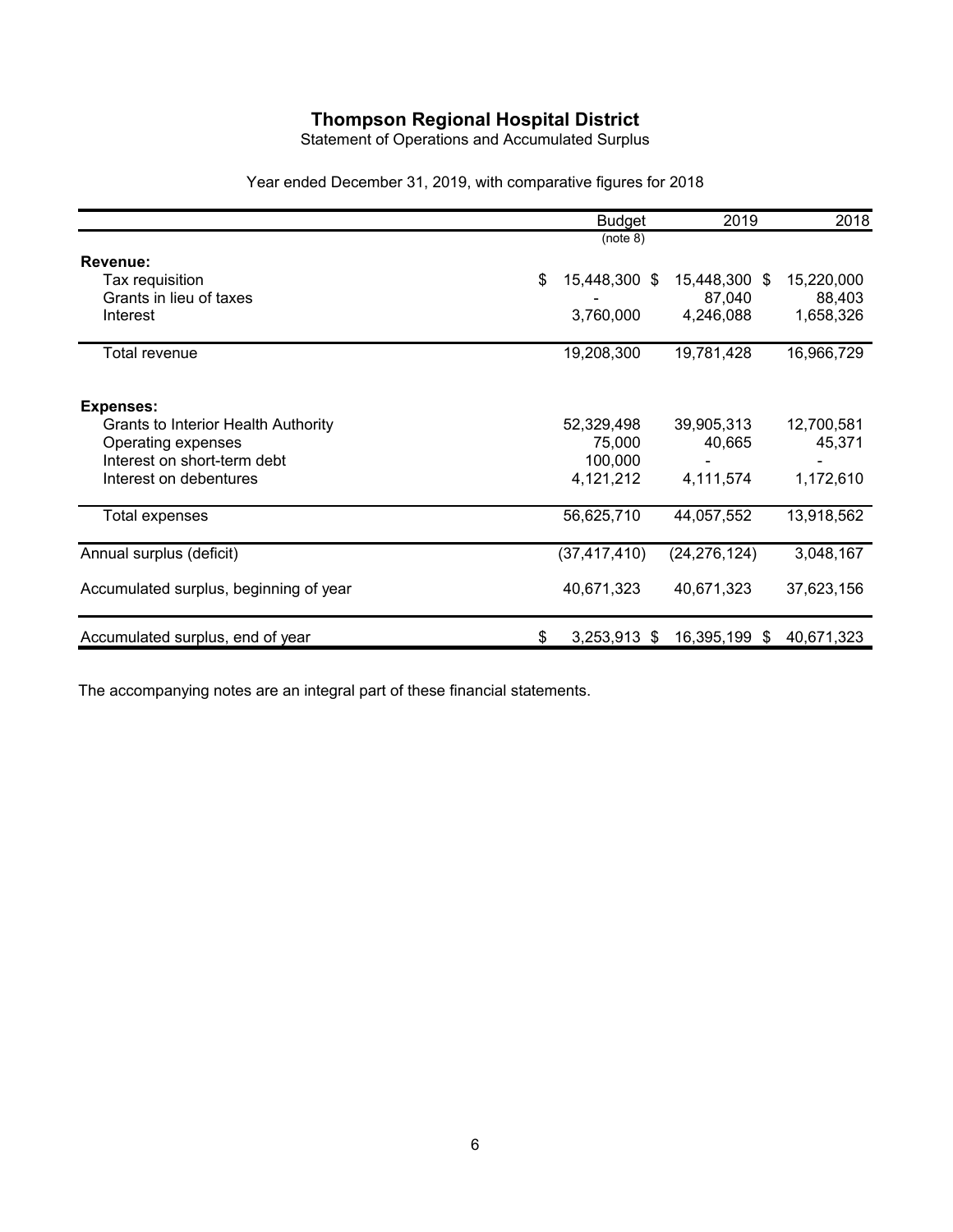Statement of Changes in Net Financial Assets

# Year ended December 31, 2019, with comparative figures for 2018

|                                         | <b>Budget</b>  | 2019                                  | 2018       |
|-----------------------------------------|----------------|---------------------------------------|------------|
|                                         | (note 8)       |                                       |            |
| Annual surplus (deficit)                |                | $$$ (37,417,410) $$$ (24,276,124) $$$ | 3,048,167  |
| Net financial assets, beginning of year | 40,671,323     | 40.671.323                            | 37,623,156 |
| Net financial assets, end of year       | $3,253,913$ \$ | 16,395,199 \$ 40,671,323              |            |

The accompanying notes are an integral part of these financial statements.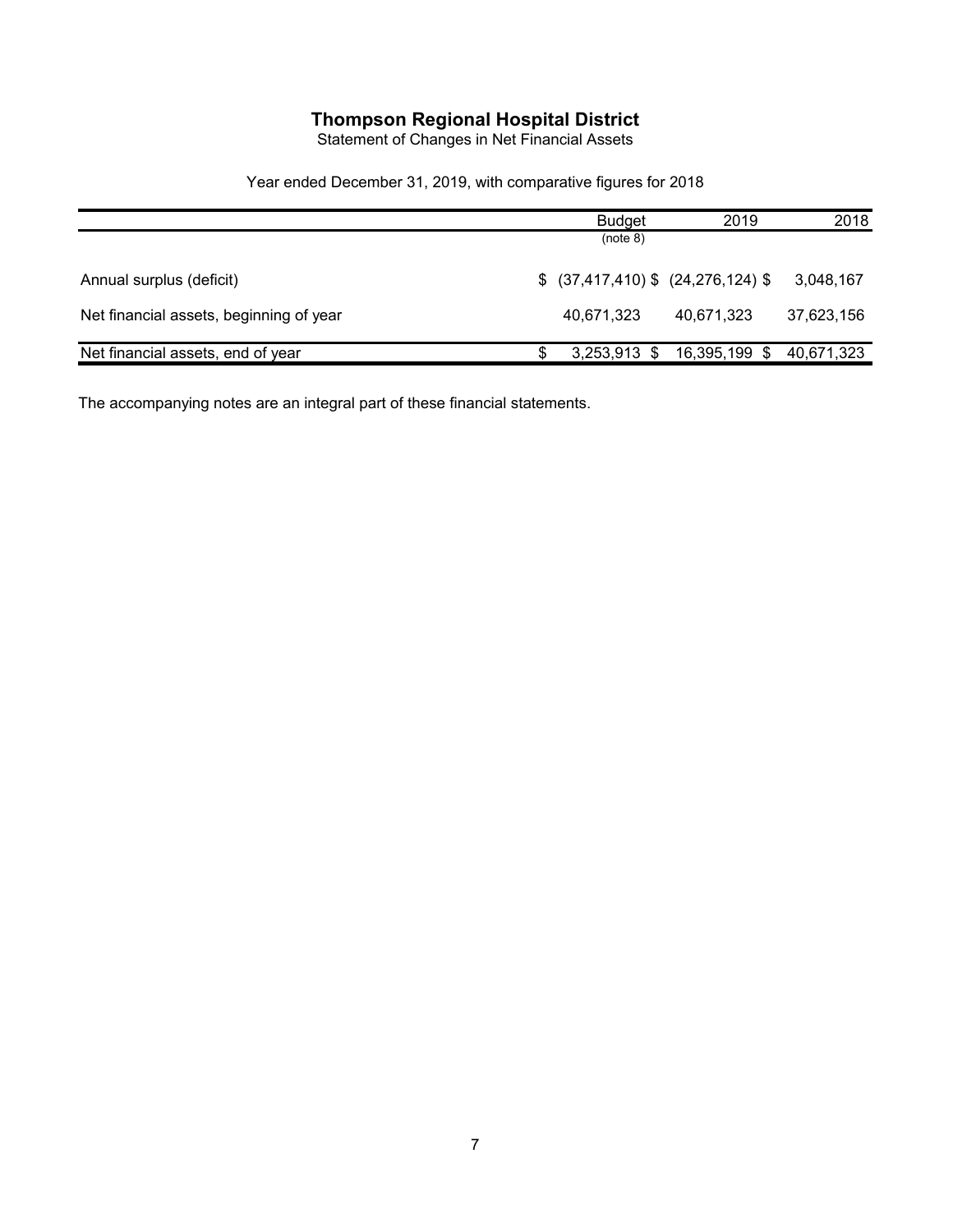Statement of Cash Flows

|  | Year ended December 31, 2019, with comparative figures for 2018 |
|--|-----------------------------------------------------------------|
|  |                                                                 |

|                                                                        | 2019                      | 2018           |
|------------------------------------------------------------------------|---------------------------|----------------|
| Cash provided (used) by:                                               |                           |                |
| <b>Operating activities:</b>                                           |                           |                |
| Annual surplus (deficit)<br>Change in non-cash assets and liabilities: | \$<br>$(24, 276, 124)$ \$ | 3,048,167      |
| Accounts receivable                                                    | (54, 045)                 | (8, 364)       |
| Accounts payable and accrued liabilities                               | (1,041,775)               | 2,006,976      |
| Municipal Finance Authority Debt Reserve Funds interest                | (30, 220)                 | (1, 297, 458)  |
| Total operating activities                                             | (25, 402, 164)            | 3,749,321      |
| <b>Investing activities:</b>                                           |                           |                |
| <b>Term Deposits</b>                                                   | 52,720,108                | (94, 228, 725) |
| Total investing activities                                             | 52,720,108                | (94, 228, 725) |
| <b>Financing activities:</b>                                           |                           |                |
| Repayment of long-term debt principal                                  | (4,792,932)               |                |
| Proceeds on long-term debt                                             |                           | 128,787,879    |
| Total financing activities                                             | (4,792,932)               | 128,787,879    |
| Increase in cash and cash equivalents                                  | 22,525,012                | 38,308,475     |
| Cash and cash equivalents, beginning of year                           | 76,896,539                | 38,588,064     |
| Cash and cash equivalents, end of year                                 | \$<br>99,421,551 \$       | 76,896,539     |
|                                                                        |                           |                |
| Cash paid for interest                                                 | \$<br>4,121,212 \$        |                |
| Cash received from interest                                            | 4,246,088                 | 1,658,326      |

The accompanying notes are an integral part of these financial statements.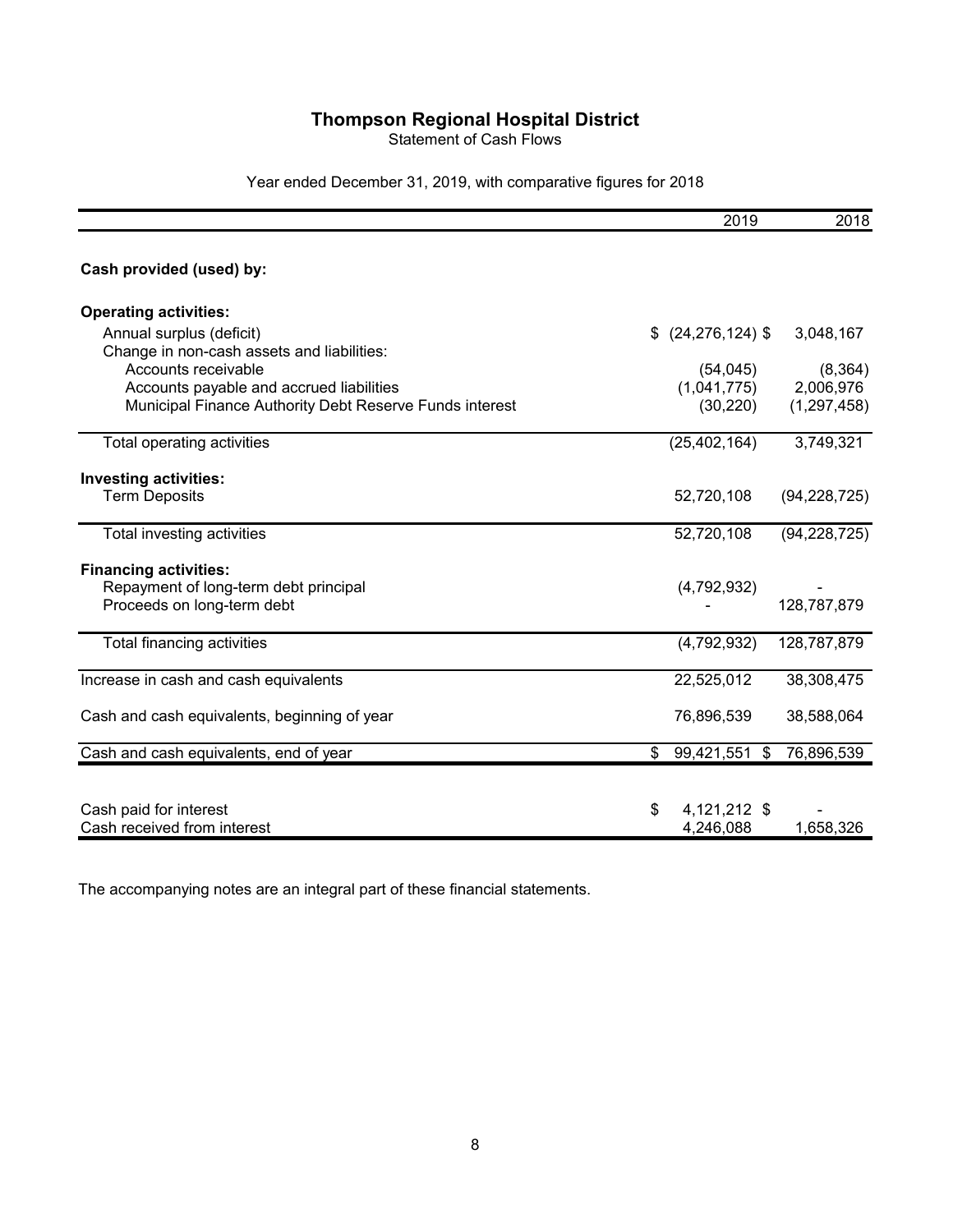Notes to Financial Statements

#### Year ended December 31, 2019

The Thompson Regional Hospital District (the "TRHD") was incorporated January 1, 1996 by Letters Patent and operates under the authority of the Hospital District Act of British Columbia. Its principal activities are to provide funding to the Interior Health Authority (Thompson Cariboo Shuswap service area) for capital construction projects and equipment purchases for health care facilities within the District. These activities are funded through current property taxes, property tax revenues set aside as reserves and long-term debt. As a public body performing the function of a government in Canada, the TRHD is exempt from income tax under the Income Tax Act (Canada).

#### **1. Significant accounting policies:**

(a) Basis of presentation:

The financial statements of the TRHD are prepared by management in accordance with Canadian generally accepted accounting principles for the public sector established by the Public Sector Accounting Board ("PSAB") of the Chartered Professional Accountants of Canada ("CPA Canada") and include all funds of the TRHD.

These standards require that expenses be presented in the Statement of Operations according to functional area, with the object or type of expense disclosed in the notes to the financial statements. Given that the TRHD has only a single functional area, the Statement of Operations has instead presented the expenses by object and no disclosure of operating segment information has been made.

(b) Basis of accounting:

The TRHD follows the accrual method of accounting for revenues and expenses. Revenues are normally recognized in the period when they are earned, can be measured and there is reasonable assurance that they will be collected. In the case of property tax revenues, they are recognized in the period in which they are levied. Grants in lieu of taxes are recognized when they are received.

Expenses are recognized as they are incurred and become measurable as a result of receipt of goods or services and/or the creation of a legal obligation to pay.

(c) Taxation:

Each Municipality and Electoral Area within the Regional Hospital District is requisitioned for their portion of the TRHD service. These funds are then levied by the Municipalities and the Province (for Electoral Areas) to individual taxpayers and turned over to the TRHD by August 1 of each year.

(d) Capital project expenses:

The Regional Hospital District has no claim on the assets purchased as part of capital project expenses and, as such, has adopted the policy of expensing these amounts. The debenture debt interest expense associated with these capital projects is considered to be a normal operating cost.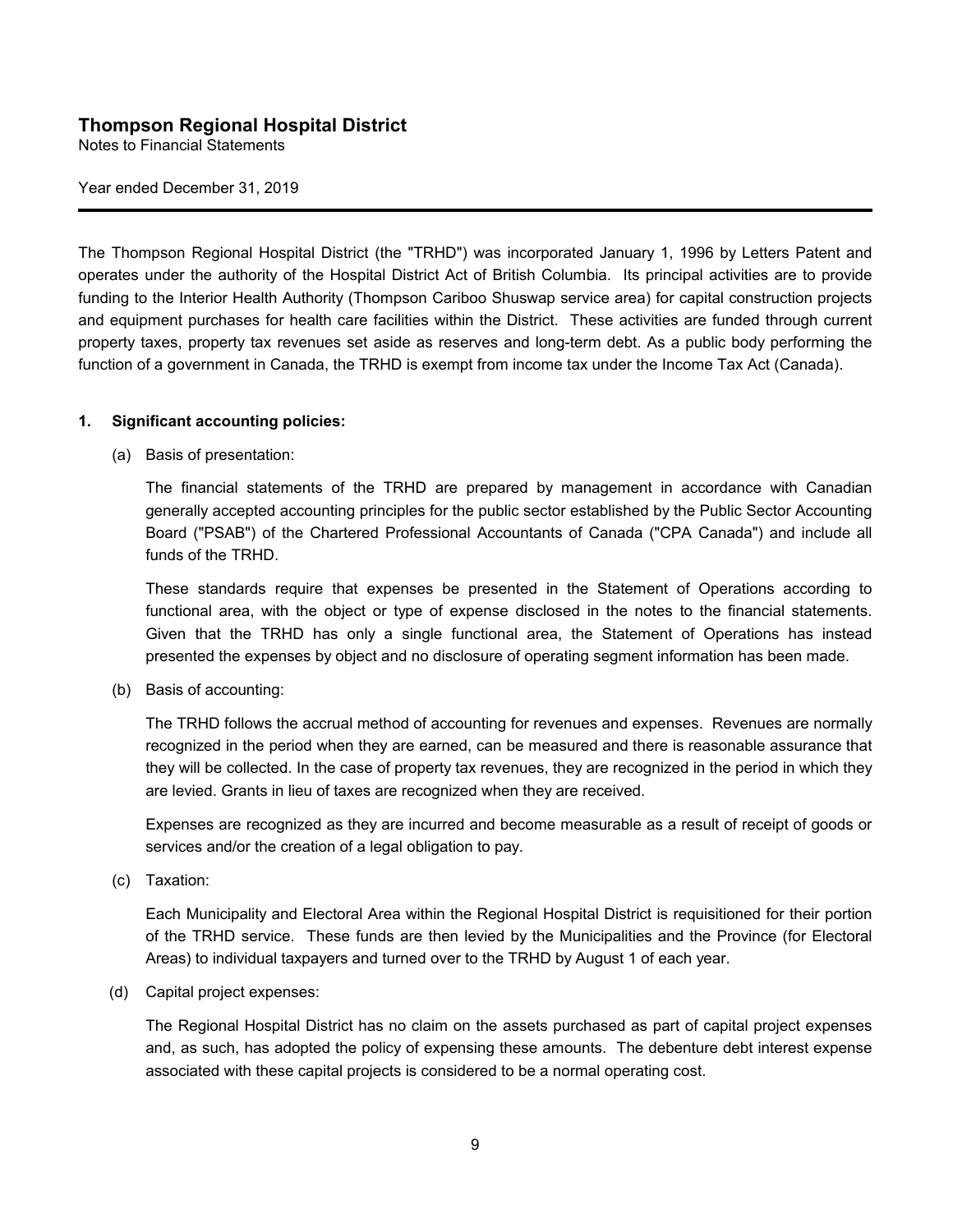Notes to Financial Statements

Year ended December 31, 2019

#### **1. Significant accounting policies (continued):**

(e) Cash and cash equivalents:

Cash and cash equivalents include cash on hand and short-term highly liquid investments that are readily convertible to known amounts of cash and that are subject to an insignificant risk of change in value. These short-term investments generally have a maturity of 30 days or less at acquisition and are held for the purpose of meeting short-term cash commitments rather than for investing.

(f) Term Deposits:

Term deposits include funds deposited with a major Canadian bank for a specified period of time, generally with maturity dates ranging from one to three years at acquisition. They are held for the purpose of meeting short and medium term cash commitments greater than 30 days rather than for investing.

(g) Long-term debt:

Long-term debt is recorded net of accumulated principal repayments and actuarial adjustments to debt. Debt charges, including interest and debt issuance charges, are recognized as an expense in the periods in which they are accrued.

(h) MFA debt reserve:

The Municipal Finance Authority ("MFA") requires a cash contribution of 1% of the face value of debt when issued as security against loan default, which is held in a debt reserve fund. These deposits will be returned, with interest, to the TRHD upon retirement of the associated debt. The TRHD has adopted the policy of recording these cash deposits as an asset valued at the lower of the amount contributed and the amount expected to be recovered.

(i) Reserved surplus funds:

Funds raised for future operating and capital purposes, as approved by the Board of Directors and in accordance with Section 20(4) of the Hospital District Act, are set aside in reserves of accumulated surplus.

(j) Measurement uncertainty:

The preparation of the financial statements in conformity with Canadian public sector accounting standards requires management to make estimates and assumptions based on current conditions and laws that affect the reported amounts of assets and liabilities and disclosure of contingent assets and liabilities at the date of the financial statements and the reported amounts of revenues and expenses during the year. Items requiring the use of significant estimates include the future settlement amount of accrued liabilities. Actual results could differ from these estimates.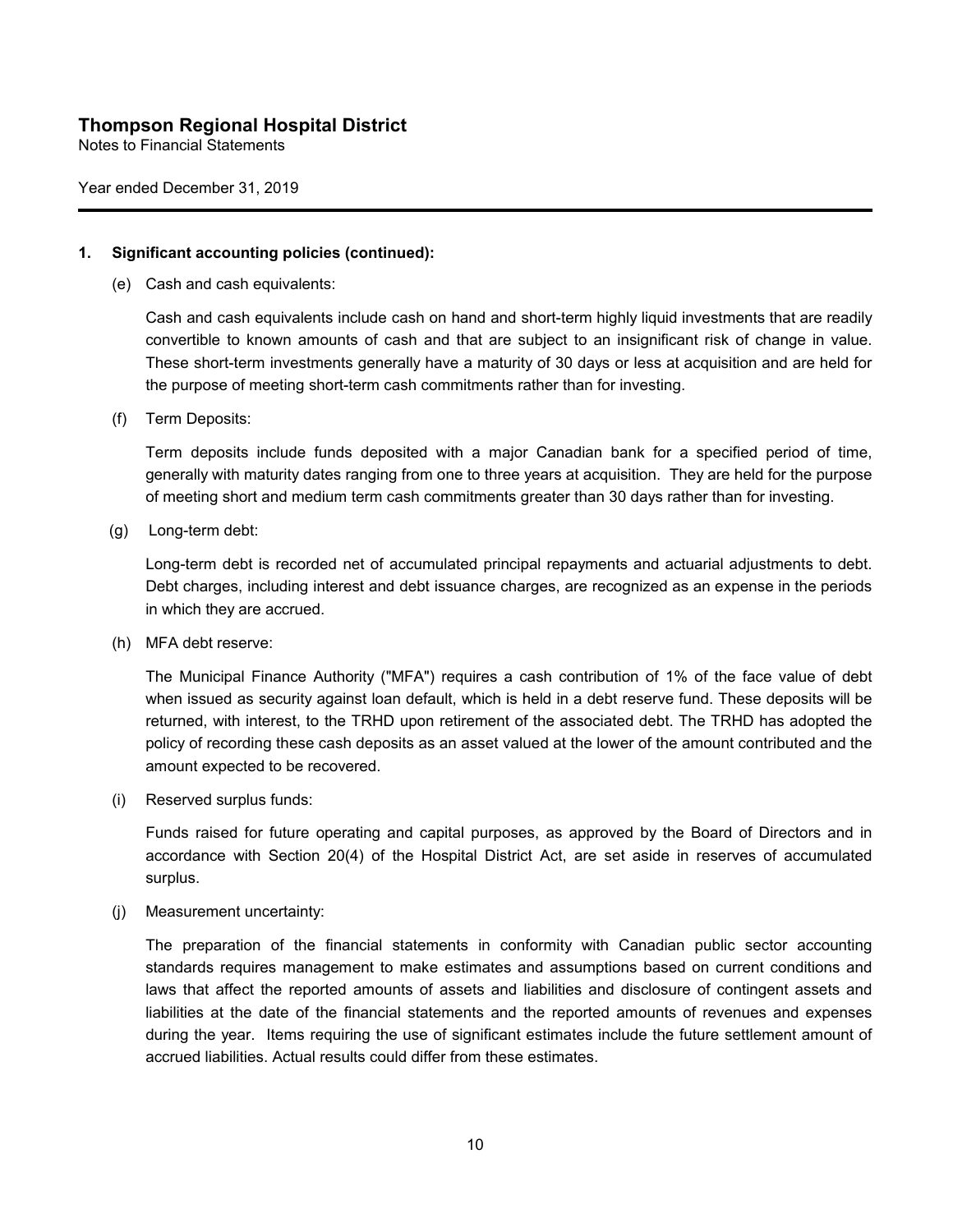Notes to Financial Statements

Year ended December 31, 2019

#### **2. Cash and cash equivalents:**

|                                   | 2019                                                | 2018 |
|-----------------------------------|-----------------------------------------------------|------|
| Cash deposits<br>Cash equivalents | \$80,910,590 \$58,723,791<br>18.510.961  18.172.748 |      |
| Total cash and cash equivalents   | 99,421,551 \$76,896,539                             |      |

Cash and cash equivalents reported on the statement of financial position have a cost that approximates market value. Cash equivalents consist of MFA pooled money market funds with an annual rate of return of approximately 1.84% (2018 - 1.64%).

#### **3. Term Deposits :**

Term deposits consist of Bank of Nova Scotia short-term Guaranteed Investment Certificate (GIC) investments with annual rates of return between 2.94% - 3.55% and with maturity dates between one year and three years.

#### **4. Long-term debt:**

Debenture debt is borrowed through the MFA to finance capital grants to the Interior Health Authority. Under the terms of the debt, the TRHD is required to make principal payments once annually while interest is calculated semi-annually and is based on the original debt principal borrowed. Associated with these principal payments, the MFA provides an 'actuarial adjustment', which is a non-cash reduction in the loan balance representing the investment earnings the MFA expects to realize on the sinking fund investment associated with the debenture.

(a) As at December 31, 2019, long-term debt consists of the following:

| <b>MFA</b>           |     |       | <b>Bylaw Term in Maturity</b> | Interest | <b>Balance</b> | Issued | Principal   | Actuarial                        | <b>Balance</b> |
|----------------------|-----|-------|-------------------------------|----------|----------------|--------|-------------|----------------------------------|----------------|
| Issue                | No. | Years | Date                          | Rate     | Outstanding    |        | Repayment   | Adiustment                       | Outstanding    |
| No.                  |     |       |                               |          | Dec 31, 2018   |        |             |                                  | Dec 31, 2019   |
| 146                  | 132 | 20    | 2038                          | 3.20%    | \$128,787,879  | \$–    | \$4.792.932 | _ፍ<br>$\overline{\phantom{a}}$   | \$123,994,947  |
| Total long-term debt |     |       |                               |          | \$128,787,879  | $s -$  | \$4.792.932 | - \$<br>$\overline{\phantom{a}}$ | \$123.994.947  |

The weighted average interest rate for 2019 was 3.20% (2018 - 3.20%). Interest expensed during the year \$4,111,574 (2018 - \$1,172,610).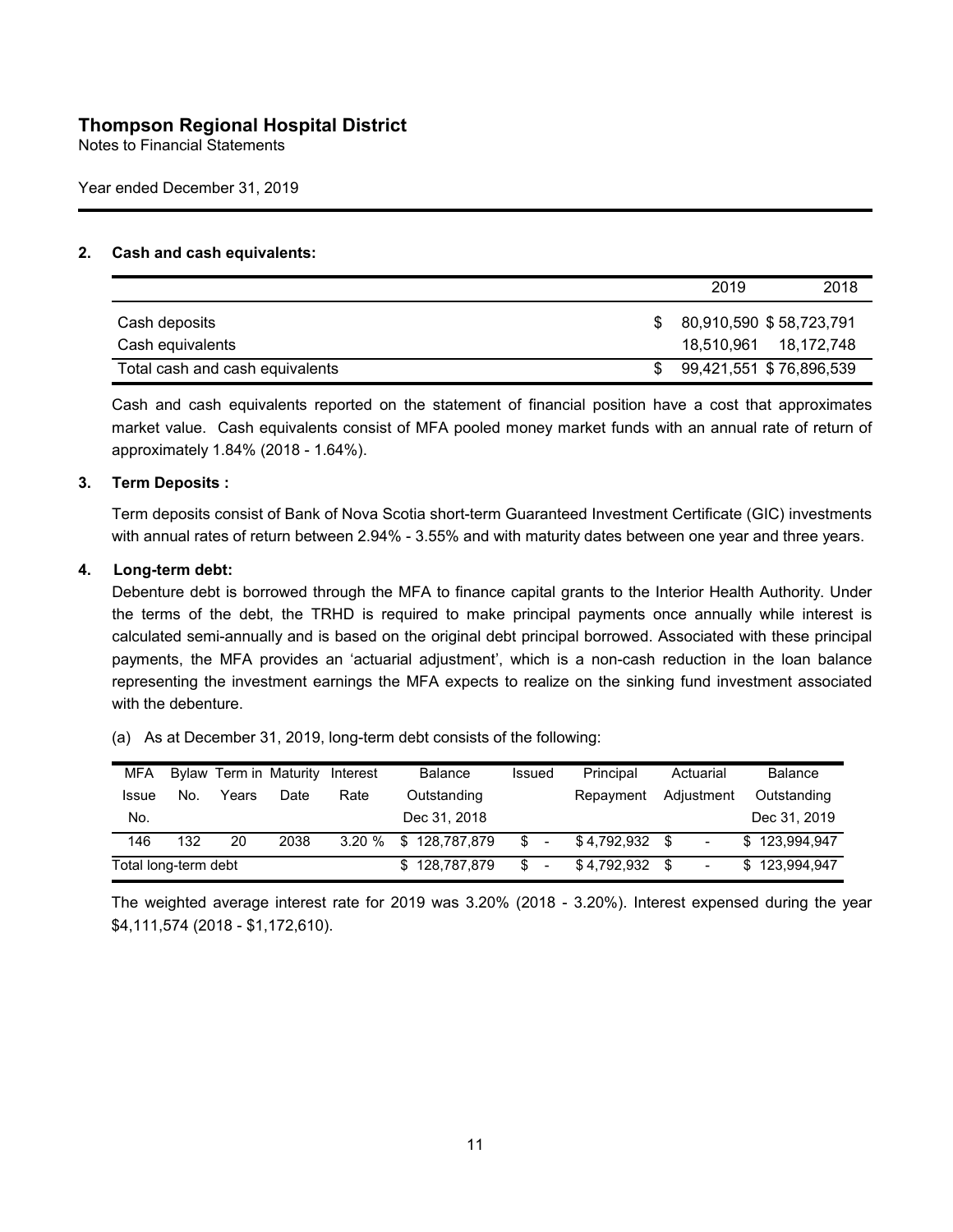Notes to Financial Statements

Year ended December 31, 2019

#### **4. Long-term debt (continued):**

Total principal payments for the next five years by the TRHD are as follows:

| 2020                 | S | 4,792,932    |
|----------------------|---|--------------|
| 2021                 |   | 4,792,932    |
| 2022                 |   | 4,792,932    |
| 2023                 |   | 4,792,932    |
| 2024                 |   | 4,792,932    |
| Total debenture debt |   | \$23,964,660 |
|                      |   |              |

Scheduled debt repayments may be suspended by the MFA if the MFA reasonably anticipates that it has sufficient investment assets to cover all remaining principal and interest requirements of the MFA funding debentures.

#### **5. Commitments and contingencies:**

a) Debt Reserve Funds:

The TRHD issues debt instruments through the MFA. Under borrowing arrangements with the MFA, the TRHD is required to lodge security by means of demand notes and interest-bearing cash deposits based on the amount of the borrowing. As the debt principal is retired, demand notes are released and the cash deposits are refunded and recorded as operating income in the period received. As a condition of these borrowings, a portion of the proceeds is withheld by the MFA as a debt reserve fund. These demand notes are contingent in nature and are not recorded in the financial statements. Details of the cash deposits and contingent demand notes at December 31, 2019 are as follows:

|                         | 2019         |      | 2018      |
|-------------------------|--------------|------|-----------|
| Cash deposits           | 1,327,678 \$ |      | 1.297.458 |
| Contingent demand notes | 3,169,193    |      | 3,169,193 |
| Total debt reserve fund | 4,496,871    | - \$ | 4.466.651 |

b) Interior Health Authority:

At December 31, 2019 the TRHD has an outstanding commitment of \$139,242,566 to IHA, this represents the difference between approved bylaws for various projects and the amounts paid out based on invoices submitted by IHA to date.

In 2016 the Board committed to a future contribution of up to \$172 million (approximately 40 percent of the approximate cost of \$417 million) for the planned Patient Care Tower of the Royal Inland Hospital. Long-term debt borrowed in 2018 is to finance a portion of this commitment.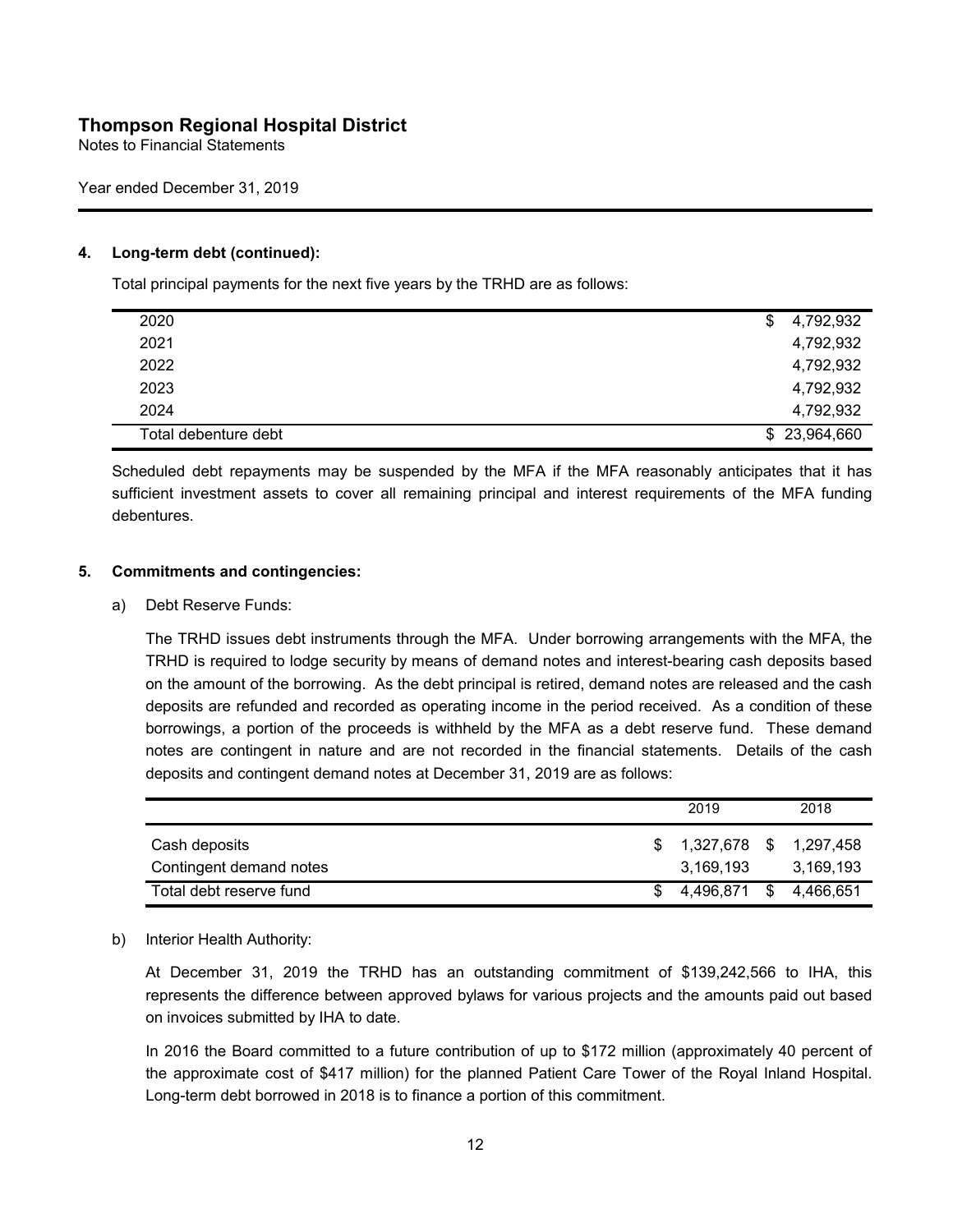Notes to Financial Statements

Year ended December 31, 2019

#### **6. Related party transactions:**

The TRHD is related to the Thompson-Nicola Regional District ("TNRD") as the members of the Board of Directors of the TNRD form the majority of the members of the Board of Directors of the TRHD. As legislated by the Hospital District Act, the officers and employees of the TNRD are the corresponding officers and employees of the TRHD. Each of the TNRD and the TRHD are separate legal entities as defined by separate Letters Patent and authorized by separate legislation. During the year the TRHD received accounting and management services from the TNRD and paid \$11,000 (2018 - \$11,000) for these services.

These transactions are in the normal course of operations and are measured at the exchange amount, which is the amount of consideration established and agreed to by the related parties.

#### **7. Accumulated surplus:**

Accumulated surplus consists of individual fund surpluses and reserves as follows:

|                                                | 2018         | Contributions     | 2019                                              |
|------------------------------------------------|--------------|-------------------|---------------------------------------------------|
| Surplus:<br>Unappropriated surplus (deficit)   |              |                   | $$(103,077,537)$ $$(24,276,124)$ $$(127,353,661)$ |
| Reserve funds set aside for specific purposes: |              |                   |                                                   |
| Section 20(4) reserve                          | 1,048,860    |                   | 1,048,860                                         |
| Reserve for future capital expenditures        | 142,700,000  |                   | 142,700,000                                       |
| Total accumulated surplus                      | \$40,671,323 | \$ (24, 276, 124) | 16,395,199<br>\$.                                 |

The unappropriated surplus is the amount of accumulated surplus remaining after deducting the other appropriated surplus balances. It is available to temporarily finance operations until planned revenues (i.e. property taxes, grants, etc.) are received, or for other operating or capital purposes as determined by the Board of Directors.

Reserve funds are the amount of accumulated surplus that have been set aside in accordance with legislative requirements or by decision of the Board of Directors for a specified purpose. The Section 20(4) reserve is set aside in accordance with Section 20 of the Hospital District Act of B.C. and is intended to cover emergency funding requirements that may occur in future years and will be capped at approximately one million dollars. Other reserves represent savings for planned future capital expenditures.